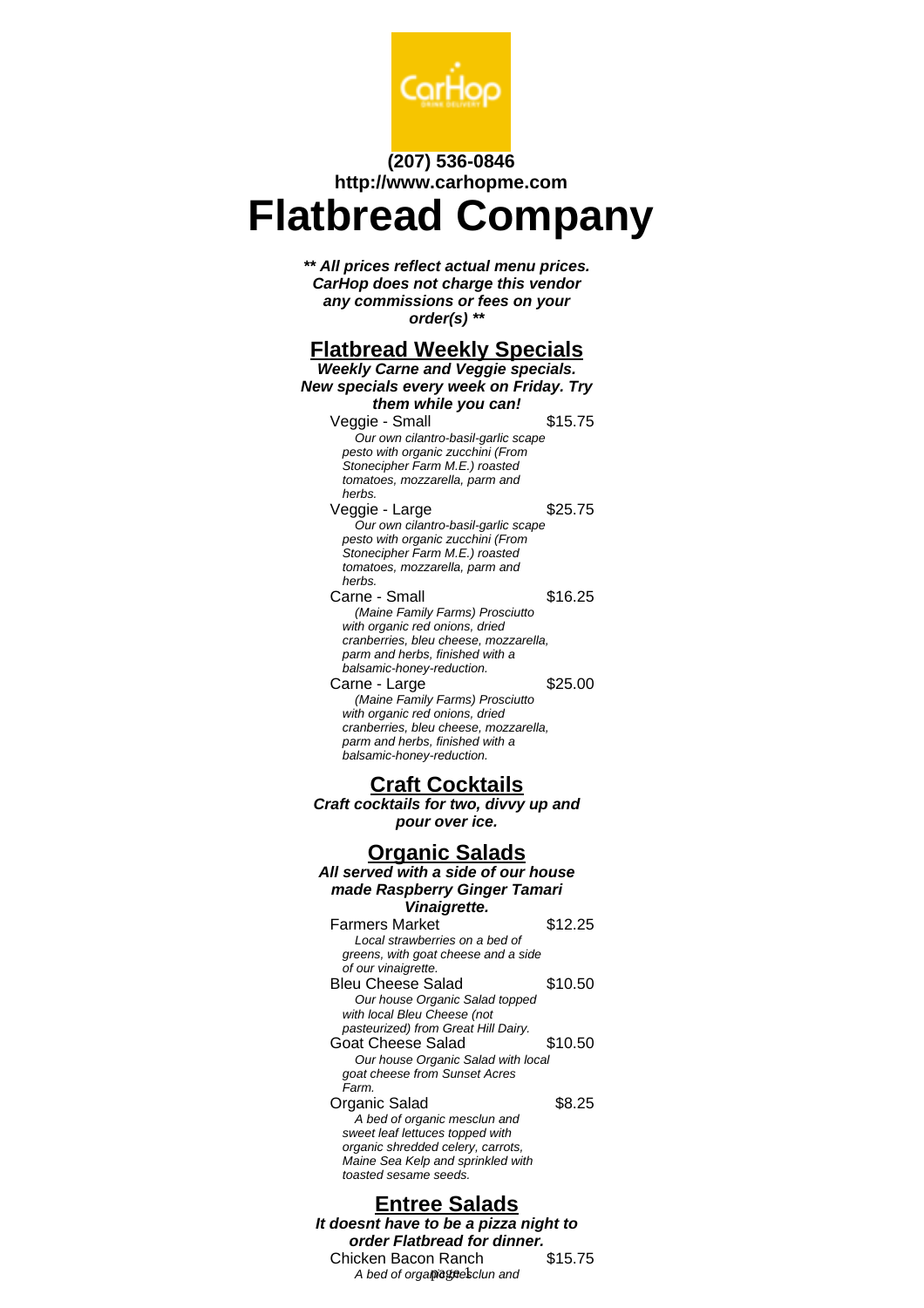sweet leaf lettuce served with oven roasted free-range chicken, nitrate-free bacon, Maine tomatoes, organic red onions and a side of our housemade ranch.

#### Aroostook County Fire Roasted \$12.75

Potatoes and Greens A bed of organic mesclun and sweet leaf lettuce served with Aroostook county fire roasted fingerling potatoes, organic scallions, fire roasted red onions, shaved Parmesan, and a side each of house made dill sour cream and ginger tamari vinaigrette.

Atlantic Smoked Salmon \$19.25 A bed of organic mesclun and sweet leaf lettuce served with locally smoked Atlantic Salmon, sliced Hakurei turnip, organic scallions, pickled organic red onions, Maine sea kelp, toasted sesame seeds, and a side each of our house made wasabi sour cream and ginger tamari vinaigrette.

#### **Half and Half Flatbread Pizza**

Half and Half - Large \$15.75 Mix up your own toppings or Specialty pizzas Half and Half - Small \$10.25

#### **Flatbreads (With Organic Tomato Sauce)**

**Our dough is made daily from 100% organic wheat that is milled into white flour with the wheat germ restored. One large flatbread is generally enough for**

**two people.** Jays Heart - Small \$13.25 Homemade organic tomato sauce, whole milk mozzarella, parmesan cheese, garlic oil and our own blend of organic herbs Jays Heart - Large \$18.00 Homemade organic tomato sauce, whole milk mozzarella, parmesan cheese, garlic oil and our own blend of organic herbs Pepperoni & Mushroom - Small\$14.25 Homemade organic tomato sauce topped with nitrate-free pepperoni, organic button mushrooms, whole milk mozzarella, parmesan and sprinkled with our organic herb mix. Pepperoni & Mushroom - Large\$21.75 Homemade organic tomato sauce topped with nitrate-free pepperoni, organic button mushrooms, whole milk mozzarella, parmesan and sprinkled with our organic herb mix. Vegan - Small \$12.00 Our organic tomato sauce, organic caramelized onions, organic mushrooms, Kalamata olives, homemade garlic oil with our own blend of organic herbs Vegan - Large \$18.75 Our organic tomato sauce, organic caramelized onions, organic mushrooms, Kalamata olives, homemade garlic oil with our own blend of organic herbs Casco Bay Community - Small \$13.75 Homemade organic tomato sauce, organic caramelized onions, organic button mushrooms, whole milk mozzarella, parmesan and sprinkled with our organic herb mix Casco Bay Community - Large \$21.25 Homemade organic tomato sauce, organic caramelized onions, organic<br>page 2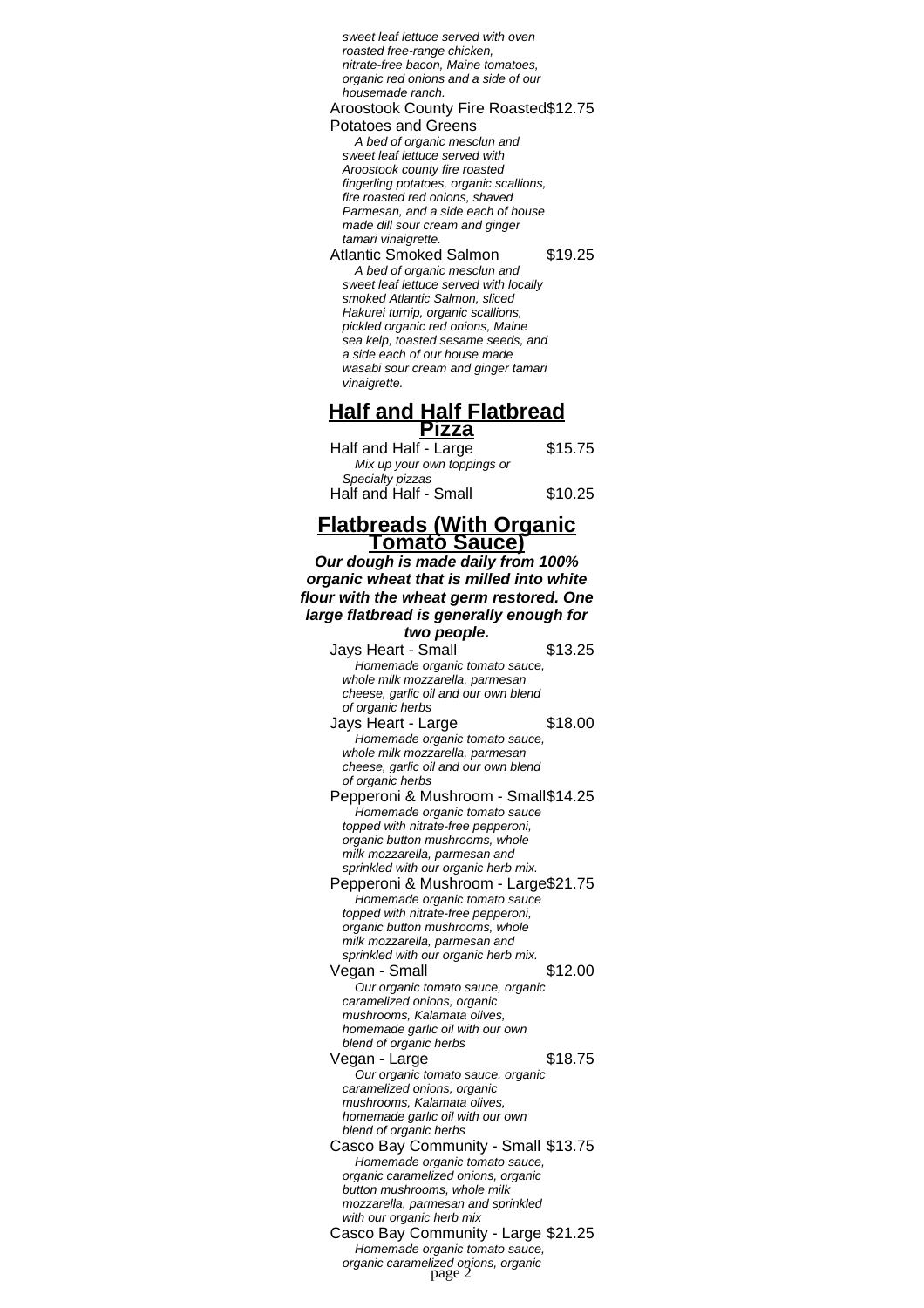button mushrooms, whole milk mozzarella, parmesan and sprinkled with our organic herb mix

# **Flatbreads (Without Sauce)**

**Our dough is made daily from 100% organic wheat that is milled into white flour with the wheat germ restored. One large flatbread is generally enough for two people.** Cheese & Herb - Small \$12.00 Garlic oil base with whole milk mozzarella, parmesan and a sprinkle of our organic herb mix. Cheese & Herb - Large \$17.25 Garlic oil base with whole milk mozzarella, parmesan and a sprinkle of our organic herb mix. Homemade Sausage - Small \$14.75 Garlic oil base with organic caramelized onions, sundried tomatoes, maple-fennel sausage, organic button mushrooms, whole milk mozzarella, parmesan and a sprinkle of our organic herb mix. Homemade Sausage - Large \$22.75 Garlic oil base with organic caramelized onions, sundried tomatoes, maple-fennel sausage, organic button mushrooms, whole milk mozzarella, parmesan and a sprinkle of our organic herb mix. The PE - Small \$14.50 Garlic oil base topped with imported Kalamata olives, fresh organic rosemary, roasted red peppers, red onions, Sunset Acres goat cheese, whole milk mozzarella, parmesan and a sprinkle of our organic herb m The PE - Large \$22.50 Garlic oil base topped with imported Kalamata olives, fresh organic rosemary, roasted red peppers, red onions, Sunset Acres goat cheese, whole milk mozzarella, parmesan and a sprinkle of our organic herb mix. Southwest Free-Range Chicken \$14.50 - Small Garlic oil base topped with organic black beans, roasted corn, cilantro tomatoes, oven roasted free-range chicken, whole milk mozzarella, parmesan, herb mix and drizzled with our homemade lime sour cream. Southwest Free-Range Chicken \$23.50 - Large Garlic oil base topped with organic black beans, roasted corn, cilantro tomatoes, oven roasted free-range chicken, whole milk mozzarella, parmesan, herb mix and drizzled with our homemade lime sour cream. **Dessert Desserts made with love. Sundaes not available for delivery.** Gluten-free Brownie Sundae \$7.75 Locally made GF brownie, warmed in our wood-fired oven served with all-natural ice cream, warm homemade chocolate sauce and our whinned cream sweetened with maple syrup. Barbaraâ€<sup>™</sup>s Homemade Brownie Sundae \$7.75 Warmed in our woof-fired oven and served with all-natural ice cream, warm homemade chocolate sauce

and our whipped cream sweetened with maple syrup. \*\* plain brownie is gluten free and vegan, ice cream and page 3